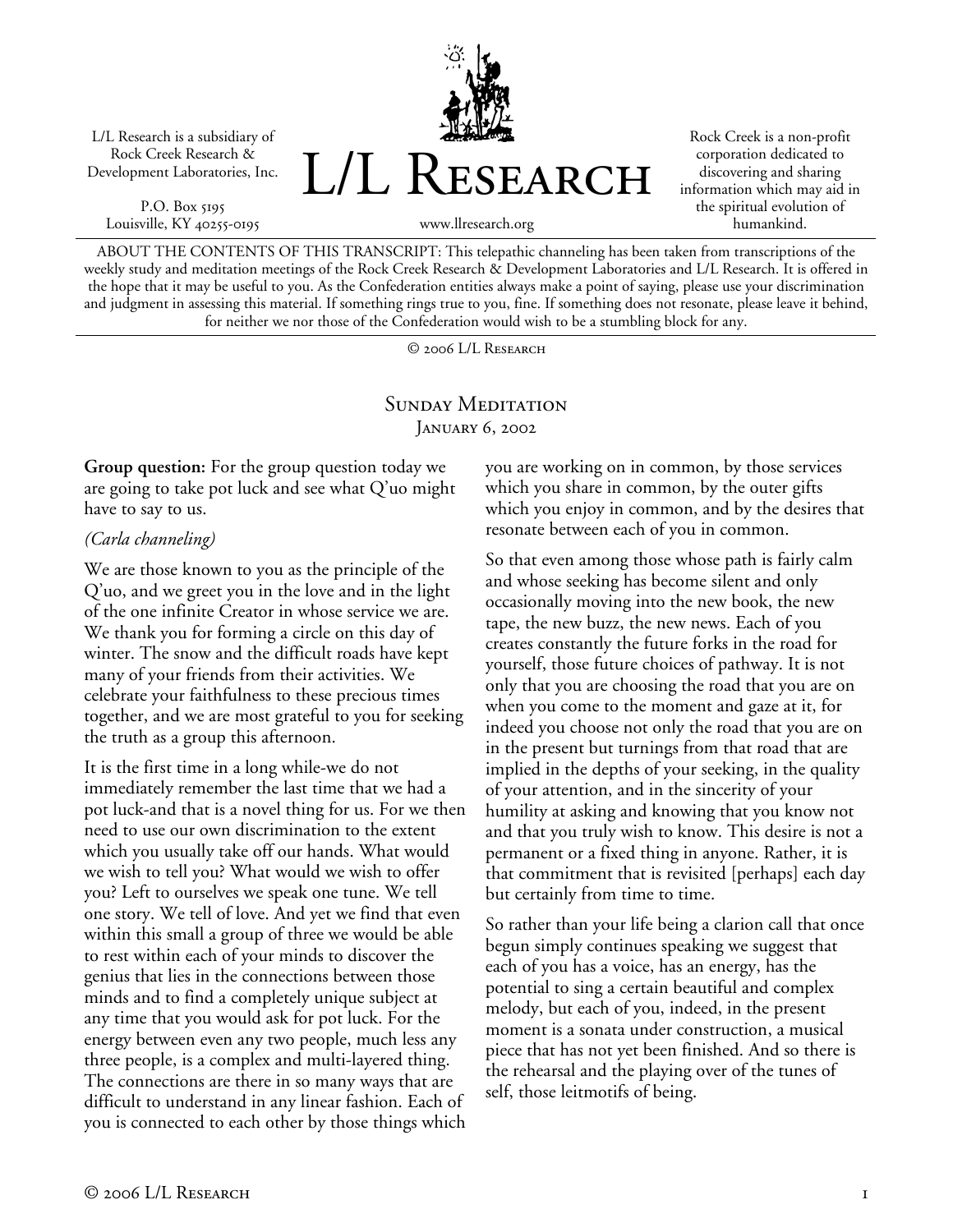The one known as T said earlier that there was that in him that greatly missed the opportunity last week to come together in seeking in silence and in truth. And we would address this line of thought because there is a very valuable point to be made here, not simply for this group, but in terms of all groups that are seeking to increase the light upon planet Earth. It is very well to establish a group. It is very well to begin a practice of spiritual seeking. It is excellent to form a plan for seeking the truth, for finding the self, or for discovering one's service. All of these avenues are worthy. They all lie before each of you. When you come together as a group in a regular and persistent fashion these threads begin to weave themselves without your conscious awareness into a far more coherent and lambent pattern, banked and steeped in light because of the energy of those companions of the path that have entered the silence together over a period of time.

Opening to the silence in a group over a twenty year period that these particular three entities have enjoyed together is opening a very small social memory complex between the three seated within this circle plus the social memory complex existing betwixt each of the two in this group which have a close bonding, plus the social memory complex that exists within fourth density, that one which exists within fifth, and that one which exists within sixth density and which forms the principle which is our voice. Consequently, rather than bringing one entity into the silence, by meeting in a group over a period of time you are beginning to weave for yourself a solid and reliable resource which contains your energy spoken truly and reflected in the mirror of those who love you and those who would wish to help you.

Meeting in trust, coming together in humility and seeking, are motives and energies which ennoble and strengthen that within you which seeks so that you may have the grace to continue to seek. For, indeed, we do not advertise that there are easy answers. Indeed we do not advertise answers. We urge the questioning. We encourage the hunger and here we do not speak of intellectual hunger, although certainly that has its place and books and ideas and all sorts of outer influences are intended to come in and to speak to you and to move you, but beyond all of these things it is the silence, it is the seeking beyond the question where the whole self becomes the question and the only answer desired is wrapped

in silence and lifted on the wings of angels so that you, yourself, are wrapped in angels' wings, those wings which bear one up when one knows nothing, those wings which hide one when the sunlight of pain is too bright, those wings that lift one up above the pettiness and the greed, the sloth and the laziness of other human beings that come before your eyes, that lift one up beyond the secrets of the heart, that are not worthy, that are error-prone, that mark one as a human that are the hardest of all to lift beyond, to fly beyond, to release from the judgment of one's self.

We are so pleased that you have sensed the power of simple, error-prone, third-density human beings in a group, dedicated to light and love and service. Is there within any of you some bright idea that will instantly change the planet? We do not know. We do not know where your outer gifts lie, where the footsteps of your heart will take you, not tomorrow, not even next year, not in the next decade. We don't know the final shape of your life but [only] that there is this moment together in time and in space where these three have come together and sought in silence and in the spiritually lived voice which this instrument has asked for. That which you know not is a great treasure, a great resource within your practice, and we are very, very pleased that you feel its value whether or not it is possible to see into this depth or quality of value in a conscious manner. It is there, and on the incarnational level contracts are being fulfilled. Collaborations continue, and the work that is common to all moves on to a fuller life because each has persisted in good weather and in bad, in good feelings and in difficult times, through all of the thicks and thins of living.

This is a time when your planet roots deep and sleeps. This is a time when many little snows visit the Earth and sink into it very slowly, watering in a much more beneficial way than the dazzling flooding rains of spring. The ground is preparing for its growing season, feeding the deep springs. Slowly, so slowly the energies of the light begin to strengthen as the day becomes minutes longer each day. Each within this group deals at this time with those difficulties which seem to smack of the cold and the ice of inconvenience, discomfort and pain. Yet we say to you that within the warm nest of hearth and home and heart the balm of Gilead lies sleeping, waiting to be taken up and used, and all of the energies of healing, peace and new life are upon the